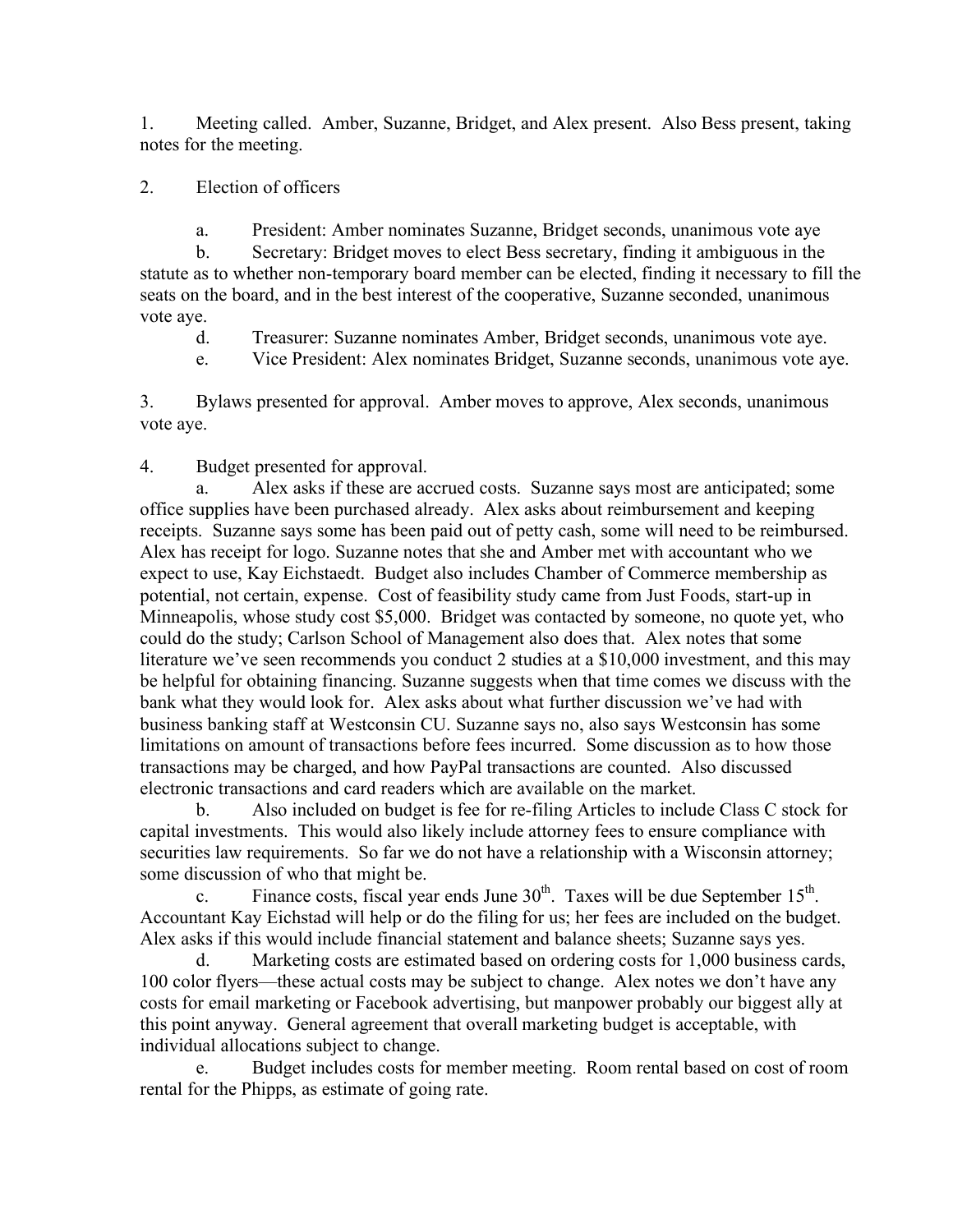f. Goal is to have 100 members in October, at which time we will hold first member meeting.

g. Suzanne asks about benefits of Chamber of Commerce. Alex notes they are mostly retail and a good place to establish community goodwill; Rotary also would be an option for similar networking.

h. Bess moves to approve budget, Amber seconds, unanimous vote aye.

5. Approval of membership applications. 17 membership applications for approval.

Board policy of reading names into the record and offering opportunity for discussion, then approve as a whole. Bess so moves, Suzanne seconds, unanimous aye.

b. New members to be approved: Diane Manfred Gabriel HH, Megan Laney HH, Alex Stoehr HH, Suzanne Hambleton HH, Bridget O'Meara HH, Amber Erickson, Steve Fox HH, Bess Hambleton, Michelle Paulisich HH, Zach McCabe HH, Russell Yttri, Therese Stener HH, Lila Hambleton, Nancy Emrick, Stephen Nichols HH, Sarah Bruch HH, Jacki Bradham HH

c. Suzanne moves to approve all new members, Amber seconds, unanimous vote aye as to all new members

6. Suzanne presents ownership cards (in lieu of stock certificates, pursuant to bylaws) for board approval. Amber moves to approve, Bridget seconds, unanimous vote aye.

7. Board policies.

a. Suzanne has been checking PO Box twice a week, sending out thank-you emails, registering new members on spreadsheet; there also will be task of sending letters to new members on approval. Suzanne offers these tasks for distribution among officers. Some discussion of how these tasks will work, such as file sharing issues. Treasurer (Amber) receives PO Box key to take over checking PO Box and depositing checks, and routing mail as appropriate to Secretary (Bess) for follow-up correspondence; Suzanne will forward PayPal applications from new members to Secretary similarly for follow-up correspondence. This may all occur in shared ledger where member information is compiled. Treasurer will check PO Box and make new entries in first half of week, by Wednesday, so that Secretary may send welcome emails on Thursday.

b. Marketing policies: Marketing materials should be approved by the board before public release, and may be circulated via email for that purpose. Docx format is disapproved.

8. Committee chair. Discussion of whether board members must be chairs. Board member should sit on each committee, but chair need not be a board member. Chair shall be elected by the committee, subject to board approval. Committee chairs may be called to attend board meetings to report on committee activities.

## 9. Board Reports.

a. President. None.

b. VP. None.

c. Treasurer. Meeting with Kay Eichstaedt was very successful. She did not have direct experience working with co-ops, but did with C corporations, which is going to be our tax filing status. Since we have very little activity this year, charge for filing federal